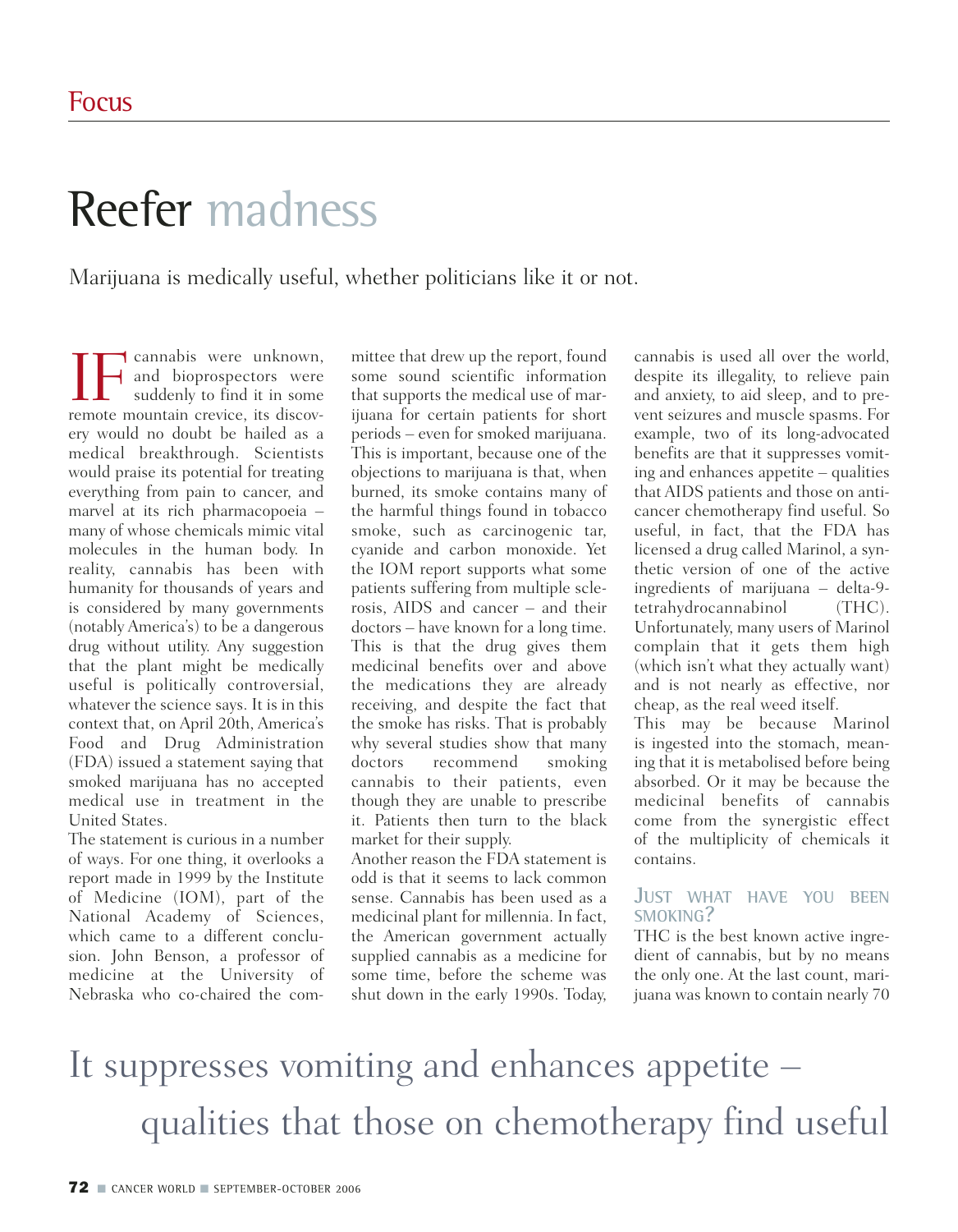

The first wonderdrug? Marijuana can help control nausea, appetite loss, pain and anxiety, without serious side-effects. Many cancer patients could benefit from it, but only a tiny minority can get it on prescription

different cannabinoids, as THC and its cousins are collectively known. These chemicals activate receptor molecules in the human body, particularly the cannabinoid receptors on the surfaces of some nerve cells in the brain, and stimulate changes in biochemical activity. But the details often remain vague – in particular, the details of which molecules are

having which clinical effects. More clinical research would help. In particular, the breeding of different varieties of cannabis, with different mixtures of cannabinoids, would enable researchers to find out whether one variety works better for, say, multiple sclerosis-related spasticity while another works for AIDSrelated nerve pain. However, in the United States, this kind of work has been inhibited by marijuana's illegality and the unwillingness of the Drug Enforcement Administration (DEA)

to license researchers to grow it for research.

Since 2001, for example, Lyle Craker, a researcher at the University of Massachusetts, has been trying to obtain a licence from the DEA to grow cannabis for use in clinical research. After years of prevarication, and pressure on the DEA to make a decision, Craker's application was turned down in 2004. Today, the saga continues and a DEA judge (who

"This has no medical benefit because no tests have been done, and we refuse to let you do any tests"